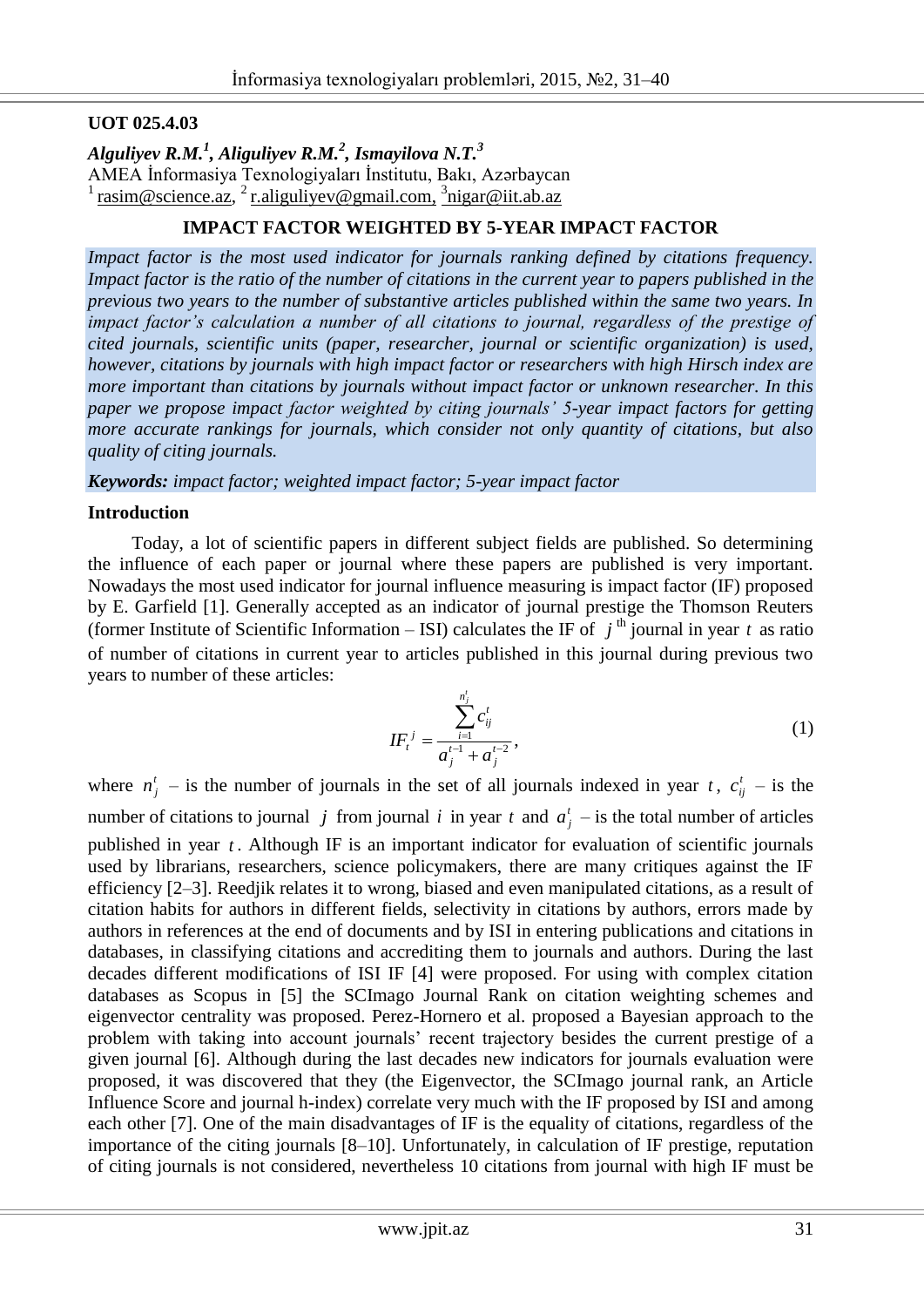preferred to by one citation from 10 journals with low IF or without IF. For solution of this problem in this paper we propose an impact factor calculated by taking into account 5-year impact factor of each citing journal.

### **Related works**

In general, journals in specialized and applied disciplines get more citations than journals in fundamental subject fields. The numbers of researchers and publishing journals in each field greatly affect the impact factor [11]. For this reason some researchers proposed methods for normalization of impact factors of journals for different scientific fields. Owlia et al. [12] introduced normalized impact factor for evaluating the quality of journals and research works in different disciplines. The normalized IF (NIF) index was established based on multiplication of journal IF by constant factor. NIF is the ratio of the aggregate impact factors of journals to aggregate impact factor of each discipline in given scientific field:

$$
NIF' = \frac{C'J'}{A'\hat{C}'}\tag{2}
$$

where  $C^t$  – is the total number of citations to the entire given scientific field in current year,  $A^t$ – is the total number of articles published by journals from entire given scientific field in current year,  $\hat{C}^t$  – is the total number of citations to the journals of the particular discipline and  $J^t$  – is the total number of journals of the particular discipline published articles.

Another method for normalization of journal impact factors was produced by Iftikhar, Masood and Song [13]. Modified impact factors were calculated at disciplines, branches and specialities level and referred as Red, Yellow and Green MIF respectively. For modification the highest ISI IF of journal of that discipline, branch or specialty is weighted as 100 and other groups members are normalized accordingly by considering it as reference point. Also were proposed rank-normalized impact factor [14] and Source Normalized Impact per Paper (SNIP) by Scopus [15].

Weighting citations for more effective impact factor and more accurate ranking of journals have also been suggested by some researchers. Self-consistent methodology for determining citation influence weights for scientific journals, fields and subfields was developed in 1976. Also modification of IF using Weighted PageRank was proposed [16]. Authors suggested a simple combination of both the IF and the weighted PageRank and found that the resulting journal rankings well correspond to a general understanding of journal status [17]. Zyezkowski [18] formulated weighted impact factor of journals using weighted citations, weighted impact factor of papers, weighted Hirsch index and weighted efficiency index. In order not to ignore the impact or prestige of the cited journals different modifications of impact factor were proposed. Buela-Casal [19] had proposed two indices: a mean impact factor of the citing journals (MIFCJ) and a weighted impact factor (WIF). MIFCJ is ratio of multiplication of impact factors of citing journals by the number of cited articles to the total number citing articles published in previous two years:

$$
MIFJC_j^t = \frac{\sum_{i=1}^{n_j^t} IF_i^{t-1}c_{ij}^t}{a_j^{t-1} + a_j^{t-2}}.
$$
\n(3)

Weighted impact factor of a journal is the average of MIFCJ and IF from ISI Journal Citation Ranking (JCR) reports:

$$
WIF_j^t = \frac{MIFJC_j^t + IF_j^{t-1}}{2}
$$
 (4)

Habibzadeh and Yadollahie [20] suggested weighted impact factor with relative weights of journals by their IF in the previous year normalized using logistic function: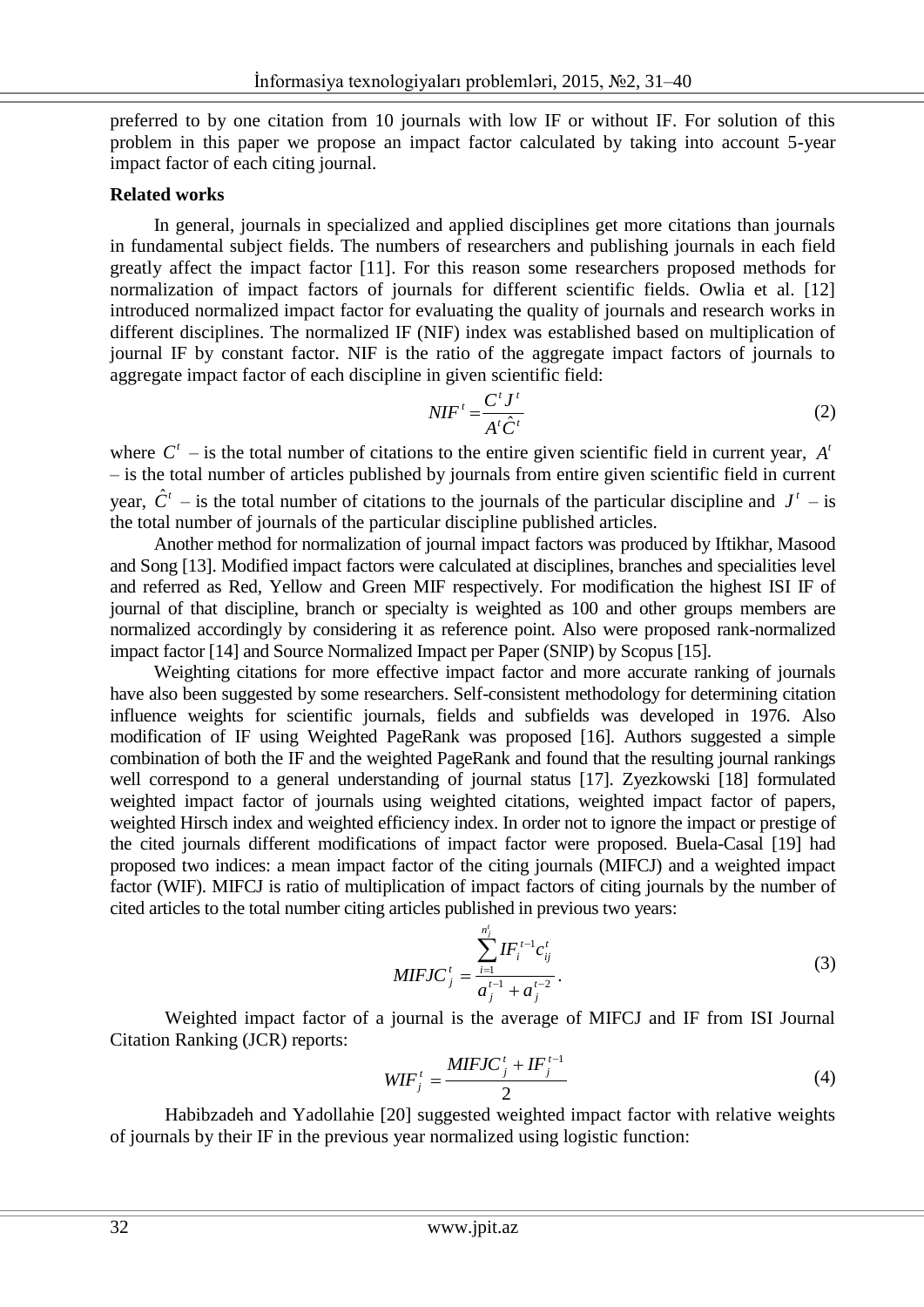$$
WIF_{i}^{j} = \frac{\sum_{j=1}^{n} w_{ij}^{t} \times c_{ij}^{t}}{a_{j}^{t-1} + a_{j}^{t-2}}.
$$
\n(5)

Here  $w^i_{ij}$  denotes the weight of relative to  $J_i$  weighted impact factor of journal  $J_k$  in year *t* :

$$
w_{ij}^{t} = 10 \times \frac{1 - 0.828 \times e^{-q_{ij}^{t}}}{1 + 16.183 \times e^{-q_{ij}^{t}}}
$$
(6)

where  $q_{ij}^t$  – is a ratio of the IF of citing journal in the previous year to the IF of cited journal in the previous year:

$$
q_{ij}^t = \frac{\boldsymbol{I}\boldsymbol{F}_i^{t-1}}{\boldsymbol{I}\boldsymbol{F}_j^{t-1}}
$$

Although proposed by researchers weighted IF (WIF) takes into account not only the number of times the journal has been cited, but also the prestige of the journals by which it has been cited. Some serious problems of proposed WIF were determined. Because of ranking of journals based in this WIF can be misleading. Waltman & Van Eck [21] showed how the problems with the WIF proposed by Habibzadeh and Yadollahie (H&Y) [20] can be solved.

In our opinion, the main drawback of WIF proposed by H&Y is dependence on IF of cited journal in previous year.

**Example**: Let us calculate weighted impact factors of 3 journals for current year with the same number of articles in previous two years, we assume that number of citations and impact factors of citing journal to these articles in current year are the same for each journal (Table 1):

Number of articles:  $P_i = 20$ ,  $i = 1, 2, 3$ .

Impact factors of journals in previous year:  $IF_1 = 2$ ;  $IF_2 = 4$ ;  $IF_3 = 6$ .

**Table 1.** Impact factors and numbers of citations of citing journals for journals in example.

| IF of citing journal | Number of citations |
|----------------------|---------------------|
|                      |                     |
|                      |                     |
|                      |                     |
|                      |                     |

Using given data were calculated weighted impact factors for given journals proposed by H&Y:

 $WIF_1 = 0.994$ ;  $WIF_2 = 0.760$ ;  $WIF_3 = 0.444$ .

As result we can see that, calculated weighted impact factors for 3 journals with the same number of citations from the same sources are different depending on impact factors of journals in previous year. Cited journals with high impact factor in previous year gets lower weighted impact factors. This disadvantage of WIF by H&Y makes ranking of journals by this method undesirable.

### **Proposed weighted impact factor**

Assume that,  $S^t$  – is the set of all journals indexed in year t,  $n^t$  – is the number of indexed journals,  $n_j^t$  – is the number of journals in S<sup>t</sup> cited the articles of journal j,  $a_j^t$  – is the total number of articles published in year *t*,  $c_{ij}^t$  – is the number of citations to journal *j* from journal *i* in year *t*,  $FIF_j^t$  – is 5-year impact factor of journal *j* in year *t*. Proposed weighted IF of journal  $j$  in year  $t$  is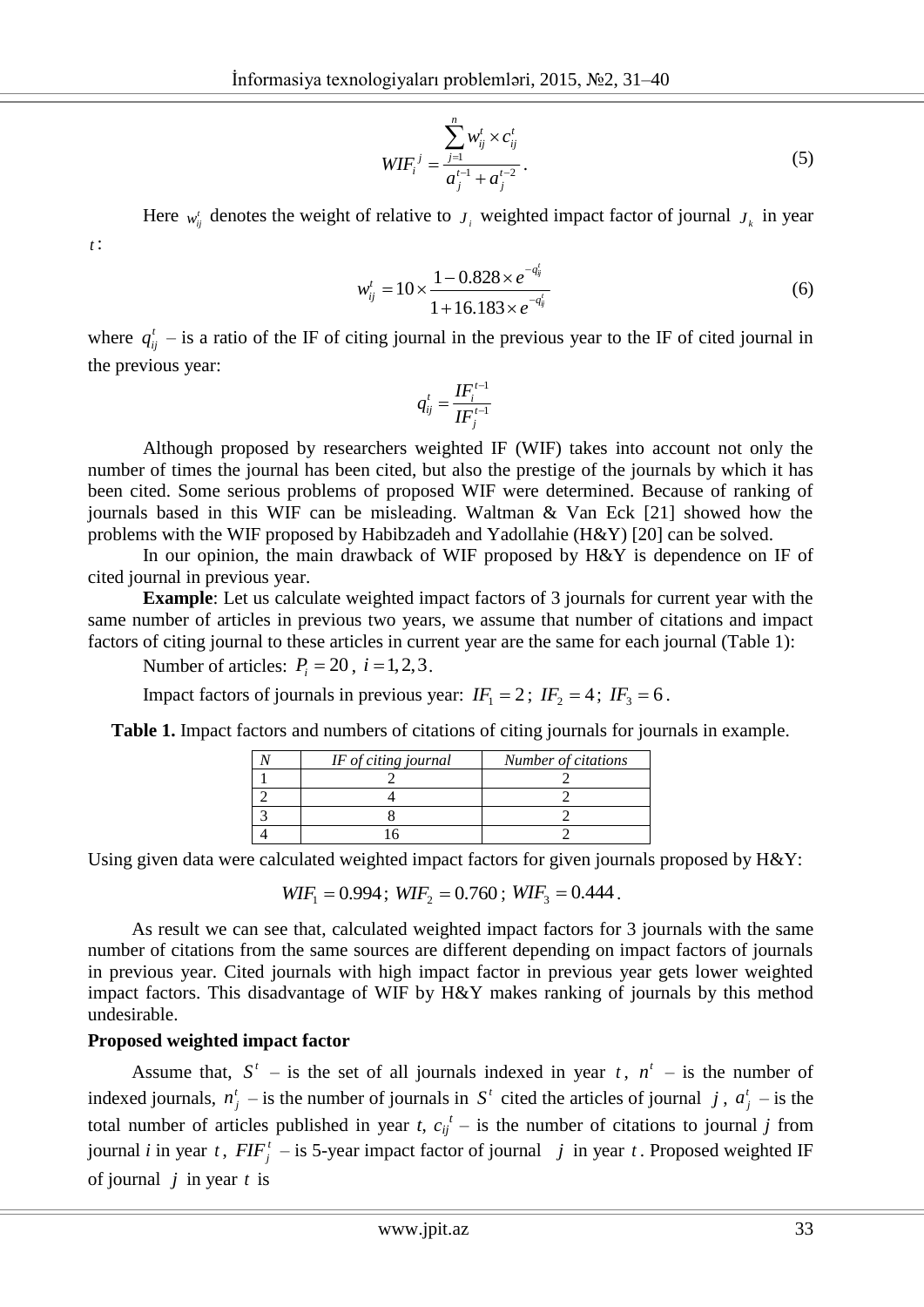$$
WIF'_{j} = \frac{\sum_{i=1}^{n'_{j}} (FIF^{t-1}_{i} + 1)c'_{ij}}{a'_{j}^{t-1} + a'_{j}^{t-2}}.
$$
 (7)

To analyze the efficiency of proposed impact factor, we calculated new impact factors in 2013 for selected twenty journals in computer science fields from JCR for 2013 (Table 2).

Table 2

|  |  |  | Some indicators of analyzed journal received from Scopus database |
|--|--|--|-------------------------------------------------------------------|
|  |  |  |                                                                   |

| ${\bf N}$        | Journal                                                   | Number of    | Number of         | Impact     |
|------------------|-----------------------------------------------------------|--------------|-------------------|------------|
|                  |                                                           | articles     | citations in 2013 | factor of  |
|                  |                                                           | published in | to articles       | journal in |
|                  |                                                           | 2011 and     | published in      | previous   |
|                  |                                                           | 2012         | 2011 and 2012     | year       |
| 1.               | Neural Computation                                        | 226          | 383               | 1.76       |
| 2.               | Swarm Intelligence                                        | 26           | 48                | 0.64       |
| 3.               | <b>Neural Processing Letters</b>                          | 76           | 94                | 1.24       |
| $\overline{4}$ . | <b>Artificial Life</b>                                    | 48           | 93                | 1.585      |
| 5.               | <b>Cognitive Computation</b>                              | 88           | 97                | 0.867      |
| 6.               | <b>Computer Speech And Language</b>                       | 67           | 121               | 1.463      |
| 7.               | <b>Fuzzy Optimization and Decision Making</b>             | 45           | 45                | 1.488      |
| $\overline{8}$ . | Genetic Programming and Evolvable Machines                | 42           | 45                | 1.333      |
| 9.               | International Journal of Appled Mathematics and           |              |                   |            |
|                  | <b>Computer Science</b>                                   | 136          | 189               | 1.008      |
| 10.              |                                                           |              |                   |            |
|                  | Journal of Ambient Intelligence and Smart Environments    | 74           | 80                | 1.298      |
| 11.              | <b>ACM Transactions on Applied Perception</b>             | 40           | 42                | 1          |
| 12.              |                                                           |              |                   |            |
|                  | ACM Transactions on Knowledge Discovery from Data         | 37           | 42                | 1.676      |
| 13.              | Acm Transactions on Information Systems                   | 42           | $\overline{55}$   | 1.07       |
| 14.              | <b>ACM Transactions on the Web</b>                        | 39           | 62                | 1.405      |
| 15.              | <b>ACM Transactions on Sensor Networks</b>                | 54           | 79                | 1.444      |
| 16.              | Acm Transactions on Software Engineering And              |              |                   |            |
|                  | Methodology                                               | 37           | 54                | 1.548      |
| 17.              | IEEE Transactions on Computational Intelligence and AI    |              |                   |            |
|                  | in Games                                                  | 50           | 58                | 1.694      |
| 18.              | IEEE Transactions on Dependable and Secure                |              |                   |            |
|                  | Computing                                                 | 143          | 163               | 1.059      |
| 19.              |                                                           |              |                   |            |
|                  | <b>IEEE Transactions on Autonomous Mental Development</b> | 54           | 73                | 2.17       |
| 20.              | World Wide Web                                            | 58           | 94                | 1.196      |

For these journals number of articles published in 2011 and 2012, total number of citations in 2013, number of sources citing journal were determined using data from Scopus database about articles and their citations. Also the numbers of citations from each journal with impact factors were determined for given journals (Table 3).

Table 3

5-year impact factors of citing journals and number of citations from them

| $ J1 - Neural Computation$ |          |          |          |          |          |          |          |          |  |  |
|----------------------------|----------|----------|----------|----------|----------|----------|----------|----------|--|--|
|                            |          |          |          |          |          |          |          |          |  |  |
| 35.89(1)                   | 34.37(1) | 31.03(3) | 23.17(1) | 16.41(1) | 16.40(4) | 13.58(1) | 14.57(1) | 14.47(1) |  |  |
| 10                         | 11       | 12       | 13       | 14       | 15       | 16       | 17       | 18       |  |  |
| 13.45(1)                   | 11.34(3) | 10.58(9) | 10.45(1) | 9.924(2) | 7.87(10) | 7.463(2) | 7.063(4) | 6.895(3) |  |  |
| 19                         | 20       | 21       | 22       | 23       | 24       | 25       | 26       | 27       |  |  |
| 6.144(5)                   | 6(1)     | 5.94(14) | 5.484(1) | 4.885(1) | 4.544(1) | 4.479(4) | 4.422(1) | 4.284(5) |  |  |
| 28                         | 29       | 30       | 31       | 32       | 33       | 34       | 35       | 36       |  |  |
| 4.25(1)                    | 4.24(11) | 4.049(7) | 4.017(1) | 3.879(2) | 3.844(1) | 3.71(1)  | 3.707(1) | 3.676(1) |  |  |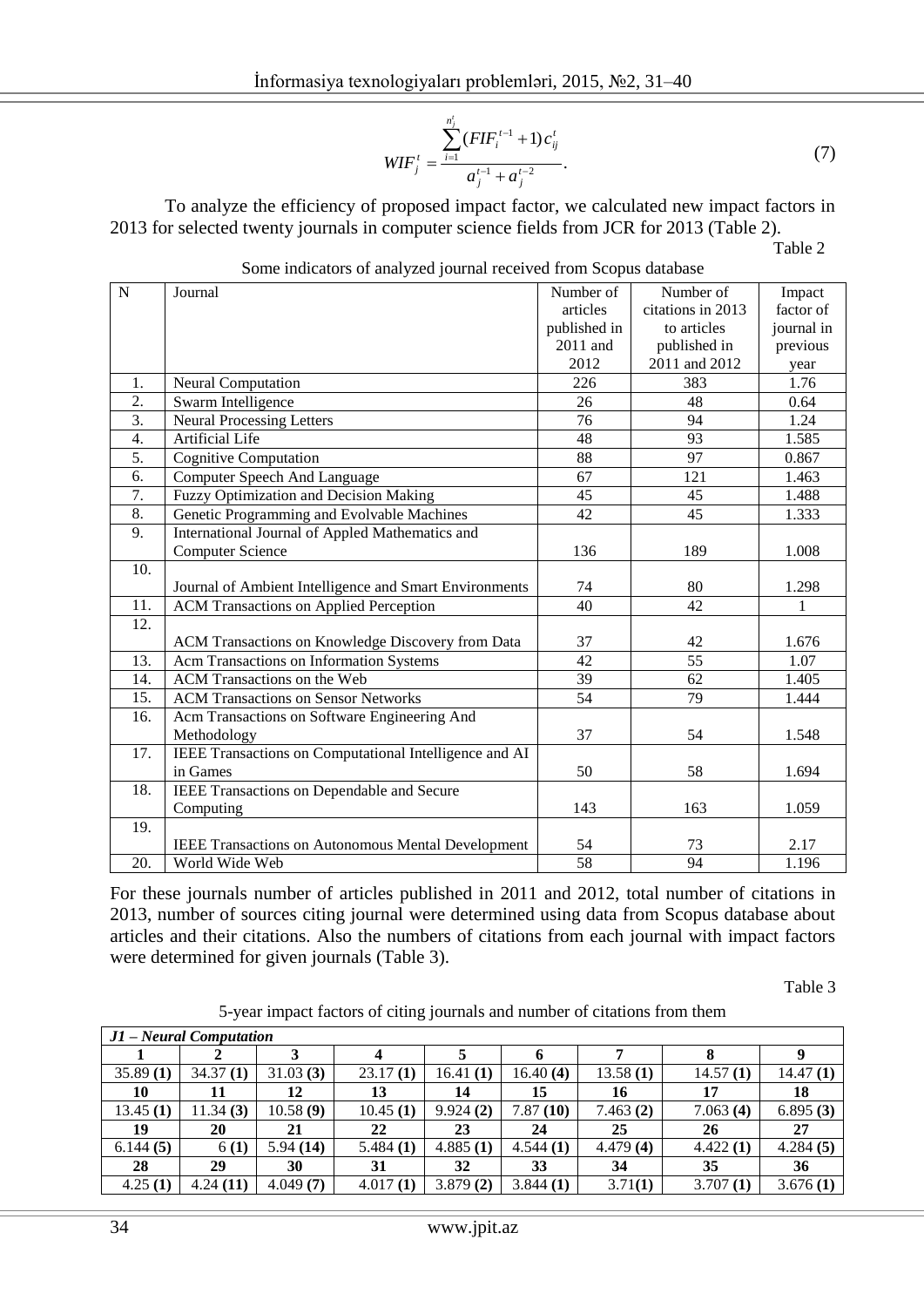| 37                   | 38                                  | 39                                          | 40                      | 41                     | 42                     | 43                     | 44                    | 45                     |
|----------------------|-------------------------------------|---------------------------------------------|-------------------------|------------------------|------------------------|------------------------|-----------------------|------------------------|
| 3.668(2)             | $\overline{3.646}$ (1)              | 3.632(9)                                    | 3.612(2)                | 3.607(8)               | 3.568(1)               | $\overline{3.291}$ (1) | 3.219(1)              | $\overline{3.146}$ (1) |
| 46                   | 47                                  | 48                                          | 49                      | 50                     | 51                     | 52                     | 53                    | 54                     |
| 3.108(1)             | $\overline{3.069}$ (1)              | 3.068(3)                                    | $\overline{3.05}$ (1)   | 2.998(3)               | 2.927(2)               | 2.895(1)               | 2.892(4)              | 2.743(1)               |
| 55                   | 56                                  | 57                                          | 58                      | 59                     | 60                     | 61                     | 62                    | 63                     |
| 2.733(1)             | 2.653(2)                            | 2.61(20)                                    | 2.567(1)                | $\overline{2.526}$ (1) | 2.525(1)               | 2.501(10)              | 2.496(1)              | 2.484(2)               |
| 64                   | 65                                  | 66                                          | 67                      | 68                     | 69                     | 70                     | 71                    | 72                     |
| 2.38(31)             | 2.339(1)                            | 2.307(3)                                    | 2.287(3)                | $\overline{2.27(1)}$   | 2.158(1)               | $\overline{2.}143(2)$  | 2(1)                  | 1.947(1)               |
| 73                   | 74                                  | 75                                          | 76                      | 77                     | 78                     | 79                     | 80                    | 81                     |
| 1.938(3)             | $\overline{1.922(3)}$               | 1.871(1)                                    | 1.811(8)                | 1.767(1)               | $\overline{1.745(1)}$  | 1.732(1)               | 1.724(1)              | 1.643(1)               |
| 82                   | 83                                  | 84                                          | 85                      | 86                     | 87                     | 88                     | 89                    | 90                     |
| 1.6(1)               | $\overline{1.596(1)}$               | $\overline{1.595(1)}$                       | 1.572(1)                | 1.55(1)                | 1.529(2)               | 1.402(2)               | 1.386(2)              | 1.338(1)               |
| 91                   | 92                                  | 93                                          | 94                      | 95                     | $9\overline{6}$        | 97                     | 98                    | 99                     |
| 1.336(1)             | $\overline{1.319(1)}$               | $\overline{1.314(1)}$                       | $\overline{1.305}$ (1)  | $\overline{1.23}1(1)$  | 1.216(1)               | $\overline{1.192}$ (1) | 1.183(1)              | 1.182(1)               |
| 100                  | 101                                 | 102                                         | 103                     | 104                    | 105                    | 106                    | 107                   | 108                    |
| 1.14(3)              | $\overline{1.074(1)}$               | $\overline{1.032(1)}$                       | 0.97(1)                 | 0.84(1)                | $\overline{0.816(1)}$  | 0.697(1)               | 0.672(2)              | 0.6(1)                 |
| 109                  | 110                                 | 111                                         |                         |                        |                        |                        |                       |                        |
| 0.548(1)             | 0.297(1)                            | 0.187(2)                                    |                         |                        |                        |                        |                       |                        |
|                      | $\overline{J2-S}$ warm Intelligence |                                             |                         |                        |                        |                        |                       |                        |
| $\mathbf{1}$         | $\overline{2}$                      | $\overline{\mathbf{3}}$                     | $\overline{\mathbf{4}}$ | 5                      | 6                      | $\overline{7}$         | 8                     | $\boldsymbol{9}$       |
| 6.226(1)             | 5.165(2)                            | 3.448(1)                                    | $\overline{3.405(1)}$   | 3.097(2)               | 2.747(1)               | 1.957(1)               | $\overline{1.615(1)}$ | 1.545(2)               |
| 10                   | 11                                  |                                             |                         |                        |                        |                        |                       |                        |
| 1.364(1)             | 0.953(2)                            |                                             |                         |                        |                        |                        |                       |                        |
|                      | J3 - Neural Processing Letters      |                                             |                         |                        |                        |                        |                       |                        |
| $\mathbf{1}$         | $\boldsymbol{2}$                    | 3                                           | $\overline{\mathbf{4}}$ | 5                      | 6                      | $\overline{7}$         | 8                     | $\boldsymbol{9}$       |
| 7.854(1)             | $\overline{4.268}$ (1)              | $\overline{3.676}$ (1)                      | 3.632(2)                | $\overline{3.513(1)}$  | $\overline{3.219(1)}$  | 2.501(2)               | 2.457(3)              | 2.384(2)               |
| 10                   | 11                                  | 12                                          | 13                      | 14                     | 15                     | 16                     | 17                    | 18                     |
| 2.339(1)             | $\overline{2}.143(1)$               | 1.831(1)                                    | $\overline{1.811}$ (8)  | 1.71(1)                | $\overline{1.529}$ (1) | 1.454(2)               | 1.42(1)               | 1.36(1)                |
| 19                   | 20                                  | 21                                          | 22                      | 23                     | 24                     | 25                     | 26                    | 27                     |
| 1.329(1)             | $\overline{1.23}$ (10)              |                                             |                         |                        |                        |                        |                       |                        |
|                      |                                     | 1.216(1)                                    | $\overline{1.183}$ (2)  | 1.074(6)               | $\overline{1.04}$ (3)  | 0.898(1)               | 0.866(1)              | 0.84(2)                |
| 28                   | 29                                  | 30                                          | 31                      | 32                     | 33                     | 34                     | 35                    | 36                     |
| 0.774(5)             | 0.755(1)                            | 0.753(1)                                    | $\overline{0.716(1)}$   | $\overline{0.682(5)}$  | $\overline{0.64}$ (1)  | $\overline{0.622}$ (1) | 0.561(1)              | 0.497(2)               |
| J4 - Artificial Life |                                     |                                             |                         |                        |                        |                        |                       |                        |
| $\mathbf{1}$         | $\overline{2}$                      | $\overline{\mathbf{3}}$                     | $\overline{\mathbf{4}}$ | $\overline{5}$         | 6                      | $\overline{7}$         | 8                     | $\boldsymbol{9}$       |
| 17.72(1)             |                                     | $\overline{7.51}$ (1)                       | 7.435(1)                | $\overline{6.69}$ (1)  | 6.226(1)               | 5.165(2)               | 4.728(1)              | 4.446(1)               |
| 10                   | 13.56(1)<br>11                      | 12                                          | 13                      | 14                     | 15                     | 16                     | 17                    | 18                     |
| 4.406(1)             | $\overline{4.244(7)}$               | 2.496(1)                                    | 2.333(1)                | 2.307(1)               | 2(1)                   | 1.945(1)               | 1.777(1)              | 1.545(2)               |
| 19                   | 20                                  | 21                                          | 22                      | 23                     | 24                     | 25                     | 26                    |                        |
| 1.454(1)             | 1.364(1)                            | 1.336(1)                                    | 0.953(2)                | 0.816(1)               | 0.617(1)               | 0.48(1)                | 0.417(1)              |                        |
|                      | J5-Cognitive Computation            |                                             |                         |                        |                        |                        |                       |                        |
| $\mathbf{1}$         | $\overline{2}$                      | $\mathbf{3}$                                | $\overline{\mathbf{4}}$ | 5                      | 6                      | $\overline{7}$         | 8                     | $\boldsymbol{9}$       |
| 9.924(1)             | 7.869(1)                            | 7.298(1)                                    | 4.479(1)                | 4.372(1)               | 4.244(3)               | 4.017(1)               | 3.674(1)              | $\overline{3.598}$ (1) |
| <b>10</b>            | 11                                  | 12                                          | 13                      | 14                     | 15                     | 16                     | 17                    | 18                     |
| 3.262(1)             | 2.998(2)                            | 2.847(1)                                    | 2.538(1)                | 2.525(1)               | 2.501(3)               | 2.445(1)               | 2.339(1)              | 2.194(1)               |
| 19                   | 20                                  | 21                                          | 22                      | 23                     | 24                     | 25                     | 26                    | 27                     |
| 2.158(1)             | 1.938(2)                            | 1.936(1)                                    | 1.811(2)                | 1.745(1)               | 1.596(1)               | 1.529(2)               | 1.52(1)               | 1.423(1)               |
| 28                   | 29                                  | 30                                          | 31                      | 32                     | 33                     |                        |                       |                        |
| 1.157(2)             | 1.14(14)                            | 0.846(1)                                    | 0.735(1)                | 0.592(1)               | 0.326(1)               |                        |                       |                        |
|                      |                                     | J6 - Computer Speech And Language           |                         |                        |                        |                        |                       |                        |
| $\mathbf{1}$         | $\boldsymbol{2}$                    | $\mathbf{3}$                                | $\overline{\mathbf{4}}$ | 5                      | 6                      | 7                      | 8                     | $\boldsymbol{9}$       |
| 7.694(2)             | 2.643(1)                            | 2.395(2)                                    | 2.339(2)                | 1.952(2)               | 1.936(1)               | 1.915(2)               | 1.708(1)              | 1.52(8)                |
| 10                   | 11                                  | 12                                          | 13                      | 14                     | 15                     | 16                     | 17                    | 18                     |
| 1.423(5)             | 1.41(1)                             | 1.146(1)                                    | 1.137(4)                | 1.074(2)               | 0.977(1)               | 0.959(1)               | 0.932(1)              | 0.767(1)               |
| 19                   | 20                                  | 21                                          | 22                      | 23                     |                        |                        |                       |                        |
| 0.664(1)             | 0.617(1)                            | 0.505(1)                                    | 0.466(1)                | 0.305(1)               |                        |                        |                       |                        |
|                      |                                     | J7 - Fuzzy Optimization and Decision Making |                         |                        |                        |                        |                       |                        |
| 1                    | $\boldsymbol{2}$                    | $\mathbf{3}$                                | $\overline{\mathbf{4}}$ | 5                      | 6                      | $\overline{7}$         | 8                     | $\boldsymbol{9}$       |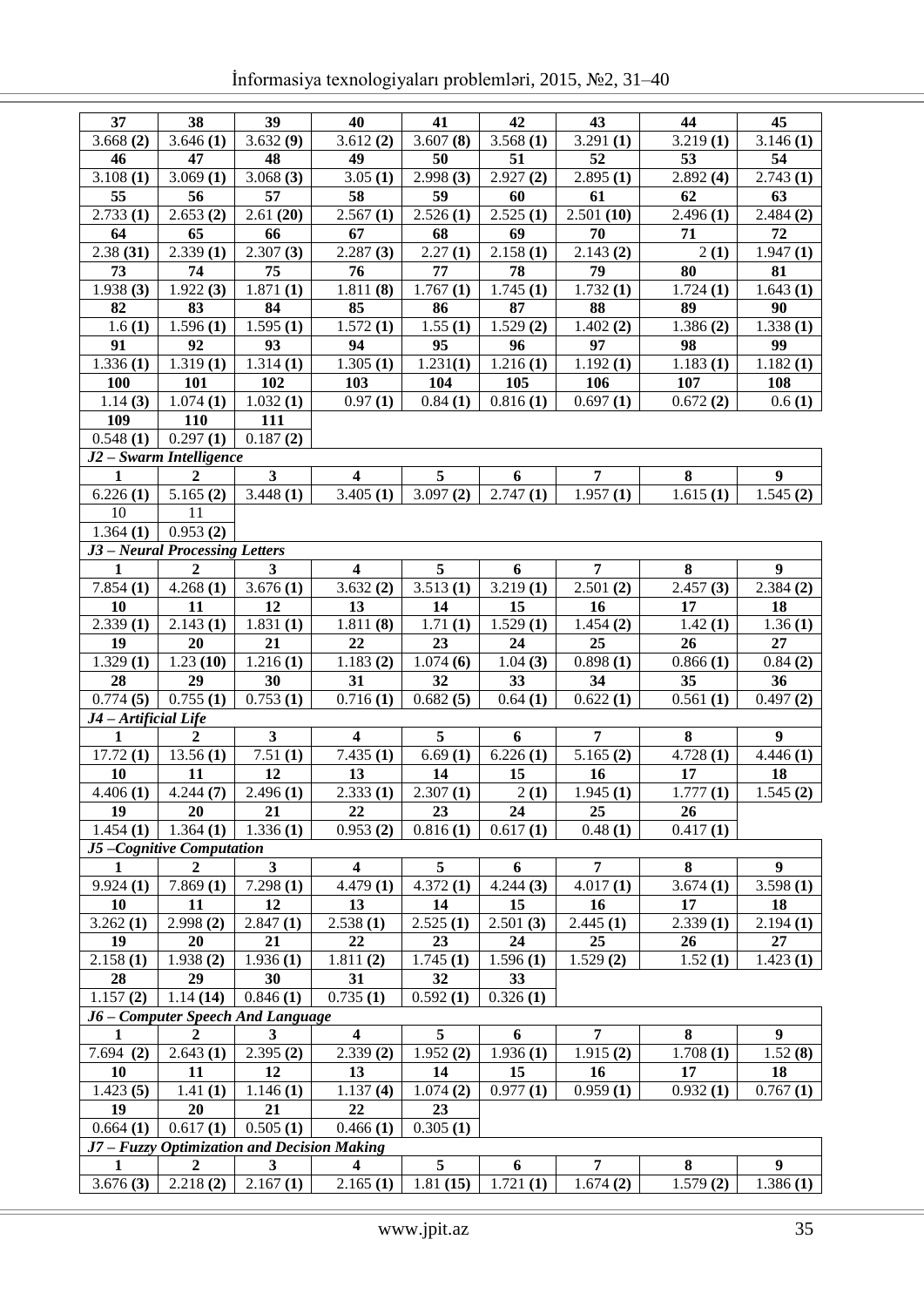| <b>10</b>                                    | 11                                                             | 12           | 13                                                                               | 14                      | 15               |                        |                        |                  |  |  |
|----------------------------------------------|----------------------------------------------------------------|--------------|----------------------------------------------------------------------------------|-------------------------|------------------|------------------------|------------------------|------------------|--|--|
| 1.364(4)                                     | 1.183(2)                                                       | 0.846(2)     | 0.746(1)                                                                         | 0.612(1)                | 0.27(16)         |                        |                        |                  |  |  |
|                                              |                                                                |              | J8 - Genetic Programming and Evolvable Machines                                  |                         |                  |                        |                        |                  |  |  |
| 1                                            | $\mathbf{2}$                                                   | 3            | $\overline{\mathbf{4}}$                                                          | $\overline{\mathbf{5}}$ | 6                | $\overline{7}$         | 8                      | 9                |  |  |
| 3.676(1)                                     | 3.027(1)                                                       | 2.526(1)     | 2.501(1)                                                                         | 1.938(1)                | 1.811(1)         | 1.795(1)               | $\overline{1.726(2)}$  | 1.625(1)         |  |  |
| <b>10</b>                                    | 11                                                             | 12           | 13                                                                               |                         |                  |                        |                        |                  |  |  |
| 1.39(1)                                      | 1.349(1)                                                       | 1.282(8)     | 1.231(1)                                                                         |                         |                  |                        |                        |                  |  |  |
|                                              |                                                                |              | J9 - International Journal of Appled Mathematics and Computer Science            |                         |                  |                        |                        |                  |  |  |
| 1                                            | $\overline{2}$                                                 | 3            | $\overline{\mathbf{4}}$                                                          | 5                       | 6                | $\overline{7}$         | 8                      | $\boldsymbol{9}$ |  |  |
| 4.244(1)                                     | 3.676(1)                                                       | 3.601(1)     | 3.212(1)                                                                         | 2.64(2)                 | 2.62(1)          | 2.457(1)               | 2.382(1)               | 2.255(1)         |  |  |
| <b>10</b>                                    | 11                                                             | 12           | 13                                                                               | 14                      | 15               | 16                     | 17                     | 18               |  |  |
| 2.151(1)                                     | 2.04(4)                                                        | 1.758(1)     | 1.674(1)                                                                         | 1.651(1)                | 1.625(1)         | 1.529(2)               | 1.504(1)               | 1.454(1)         |  |  |
| 19                                           | 20                                                             | 21           | 22                                                                               | 23                      | 24               | 25                     | 26                     | 27               |  |  |
| 1.368(2)                                     | 1.364(2)                                                       | 1.359(1)     | 1.289(2)                                                                         | 1.216(3)                | 1.201(2)         | 1.183(2)               | 1.182(1)               | 1.158(1)         |  |  |
| 28                                           | 29                                                             | 30           | 31                                                                               | 32                      | 33               | 34                     | 35                     | 36               |  |  |
| 1.15(52)                                     | 1.024(1)                                                       | 0.932(1)     | 0.898(2)                                                                         | 0.829(1)                | 0.8(4)           | 0.671(1)               | 0.61(1)                | 0.594(3)         |  |  |
| 37                                           | 38                                                             | 39           | 40                                                                               | 41                      | 42               | 43                     |                        |                  |  |  |
| 0.548(1)                                     | 0.483(1)                                                       | 0.436(1)     | 0.41(1)                                                                          | 0.395(1)                | 0.37(1)          | 0.269(1)               |                        |                  |  |  |
|                                              |                                                                |              | J10 - Journal of Ambient Intelligence and Smart Environments                     |                         |                  |                        |                        |                  |  |  |
| $\mathbf{1}$                                 | $\overline{2}$                                                 | 3            | $\overline{\mathbf{4}}$                                                          | 5                       | 6                | $\overline{7}$         | $\bf{8}$               | $\boldsymbol{9}$ |  |  |
| 3.382(1)                                     | 2.7(1)                                                         | 2.632(1)     | 2.525(1)                                                                         | 2.339(1)                | 2.003(1)         | $\overline{1.947}$ (1) | $\overline{1.811}$ (2) | 1.64(16)         |  |  |
| <b>10</b>                                    | 11                                                             |              |                                                                                  |                         |                  |                        |                        |                  |  |  |
| 1.169(1)<br>1.529(1)                         |                                                                |              |                                                                                  |                         |                  |                        |                        |                  |  |  |
| J11 - ACM Transactions on Applied Perception |                                                                |              |                                                                                  |                         |                  |                        |                        |                  |  |  |
| $\mathbf{1}$                                 | $\overline{2}$                                                 | 3            | $\overline{\mathbf{4}}$                                                          | 5                       | 6                | $\overline{7}$         | 8                      | $\boldsymbol{9}$ |  |  |
| 6.144(1)                                     | 4.283(2)                                                       | 4.017(1)     | 2.62(1)                                                                          | 2.61(1)                 | 2.566(1)         | 2.445(2)               | 2.395(1)               | 2.292(1)         |  |  |
| 10                                           | 11                                                             | 12           | 13                                                                               | 14                      | 15               | 16                     | 17                     | 18               |  |  |
| 2.007(1)                                     | 2(1)                                                           | 1.905(1)     | 1.36(2)                                                                          | 1.269(5)                | 1.216(1)         | 1.112(1)               | 0.675(1)               | 0.5(1)           |  |  |
| 19                                           |                                                                |              |                                                                                  |                         |                  |                        |                        |                  |  |  |
| 0.453(1)                                     |                                                                |              |                                                                                  |                         |                  |                        |                        |                  |  |  |
|                                              |                                                                |              |                                                                                  |                         |                  |                        |                        |                  |  |  |
| $\mathbf{1}$                                 | $\mathbf{2}$                                                   | 3            | J12-ACM Transactions on Knowledge Discovery from Data<br>$\overline{\mathbf{4}}$ | 5                       |                  | $\overline{7}$         | 8                      |                  |  |  |
|                                              | 4.244(1)                                                       | 4.017(1)     |                                                                                  |                         | 6                |                        |                        | 9<br>2.426(1)    |  |  |
| 4.395(1)                                     |                                                                |              | 3.959(1)                                                                         | 3.676(3)                | 3.371(1)         | 3.263(1)               | 3.068(1)               |                  |  |  |
| 10                                           | 11                                                             | 12           | 13                                                                               | 14                      | 15               |                        |                        |                  |  |  |
| 2.339(3)                                     | 1.838(1)                                                       | 1.811(1)     | 1.359(2)                                                                         | 0.739(1)                | 0.707(1)         |                        |                        |                  |  |  |
|                                              |                                                                |              | J13 - ACM Transactions on Information Systems                                    |                         |                  |                        |                        |                  |  |  |
| $\mathbf{1}$                                 | $\boldsymbol{2}$                                               | $\mathbf{3}$ | $\overline{\mathbf{4}}$                                                          | $\sqrt{5}$              | $\boldsymbol{6}$ | $\overline{7}$         | $\bf 8$                | $\boldsymbol{9}$ |  |  |
| 3.676(1)                                     | 3.371(3)                                                       | 3.037(2)     | 2.566(1)                                                                         | 2.446(1)                | 2.339(2)         | 1.745(1)               | 1.716(3)               | 1.586(1)         |  |  |
| <b>10</b>                                    | 11                                                             | 12           |                                                                                  |                         |                  |                        |                        |                  |  |  |
| 1.318(1)                                     | 1.109(2)                                                       | 0.466(1)     |                                                                                  |                         |                  |                        |                        |                  |  |  |
|                                              | J14 - ACM Transactions on the Web                              |              |                                                                                  |                         |                  |                        |                        |                  |  |  |
| 1                                            | $\boldsymbol{2}$                                               | 3            | $\overline{\mathbf{4}}$                                                          | 5                       | 6                | 7                      | 8                      | 9                |  |  |
| 7.854(2)                                     | 4.395(1)                                                       | 3.676(2)     | 3.371(1)                                                                         | 3.037(2)                | 2.927(1)         | 2.446(5)               | 2.424(2)               | 2.339(3)         |  |  |
| <b>10</b>                                    | 11                                                             | 12           | 13                                                                               | 14                      | 15               | 16                     | 17                     | 18               |  |  |
| 2.158(3)                                     | 2.033(1)                                                       | 1.469(1)     | 1.452(1)                                                                         | 1.388(2)                | 1.384(1)         | 1.322(2)               | 1.109(1)               | 0.943(2)         |  |  |
| 19                                           | 20                                                             | 21           |                                                                                  |                         |                  |                        |                        |                  |  |  |
| 0.785(1)                                     | 0.765(1)                                                       | 0.605(1)     |                                                                                  |                         |                  |                        |                        |                  |  |  |
|                                              | J15 - ACM Transactions on Sensor Networks                      |              |                                                                                  |                         |                  |                        |                        |                  |  |  |
| $\mathbf{1}$                                 | $\boldsymbol{2}$                                               | 3            | 4                                                                                | 5                       | 6                | 7                      | 8                      | 9                |  |  |
| 6.348(2)                                     | 6.146(1)                                                       | 3.587(2)     | 3.371(1)                                                                         | 2.747(1)                | 2.485(1)         | 2.395(1)               | 2.203(1)               | 1.957(1)         |  |  |
| <b>10</b>                                    | 11                                                             | 12           | 13                                                                               | 14                      | 15               | 16                     | 17                     | 18               |  |  |
| 1.859(1)                                     | 1.758(2)                                                       | 1.227(1)     | 1.183(4)                                                                         | 1.169(1)                | 1.092(1)         | 1.002(1)               | 0.765(1)               | 0.605(1)         |  |  |
| 19                                           |                                                                |              |                                                                                  |                         |                  |                        |                        |                  |  |  |
| 0.43(5)                                      |                                                                |              |                                                                                  |                         |                  |                        |                        |                  |  |  |
|                                              | J16 - ACM Transactions on Software Engineering And Methodology |              |                                                                                  |                         |                  |                        |                        |                  |  |  |
| 1                                            |                                                                |              |                                                                                  |                         |                  |                        |                        |                  |  |  |
|                                              | $\overline{2}$                                                 | 3            | 4                                                                                | 5                       | 6                | 7                      | 8                      | 9                |  |  |
| 3.612(1)                                     | 3.371(1)                                                       | 2.063(3)     | 2.031(2)                                                                         | 1.756(1)                | 1.692(2)         | 1.322(1)               | 1.167(4)               | 1.867(1)         |  |  |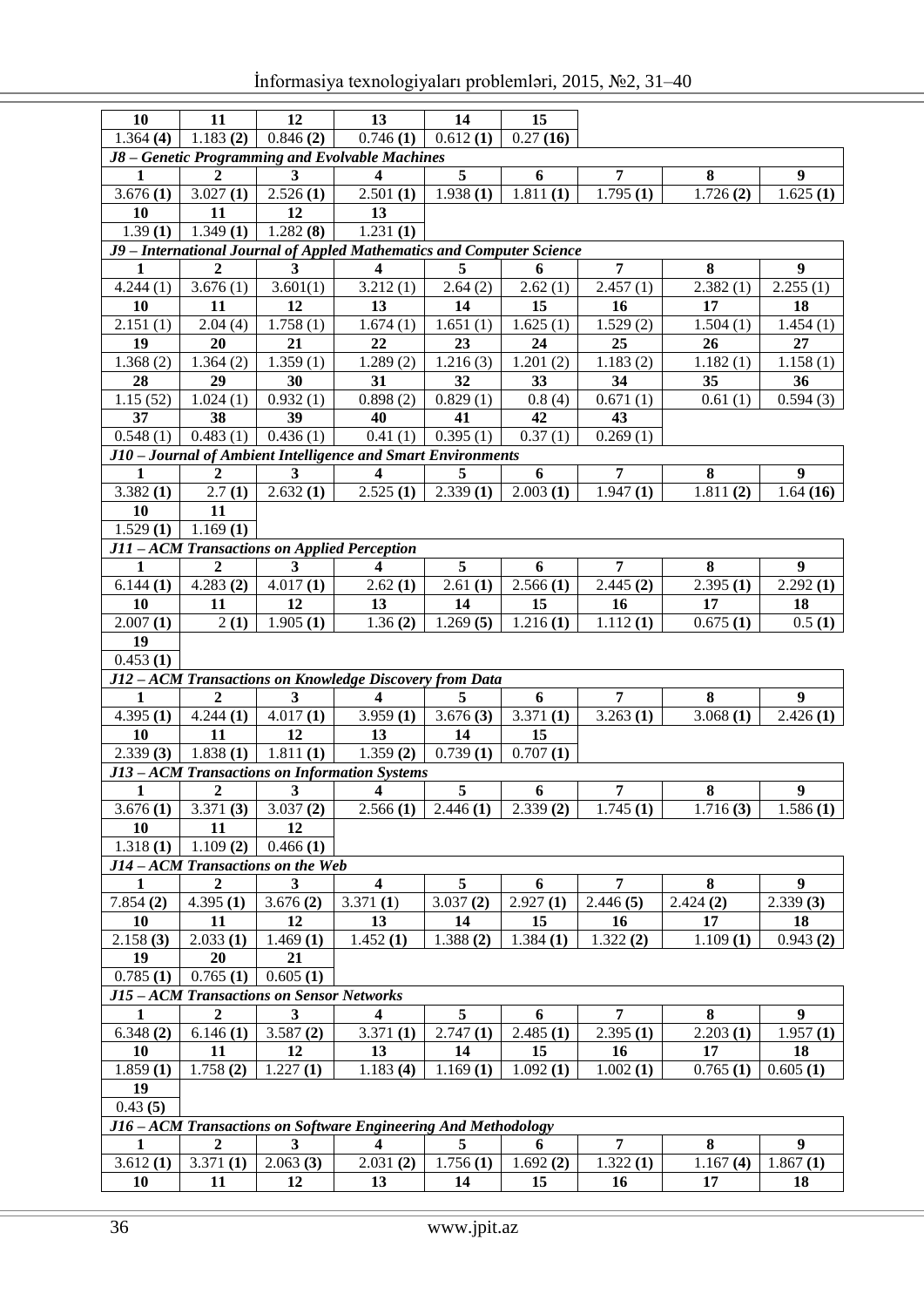|  | İnformasiya texnologiyaları problemləri, 2015, №2, 31-40 |  |  |
|--|----------------------------------------------------------|--|--|
|  |                                                          |  |  |

| 0.819(1) | 0.785(1)               | 0.727(1) | 0.721(1)                                                              | 0.682(2) | 0.43(1)  | 0.336(2)       | 0.269(1) | 0.268(1)         |
|----------|------------------------|----------|-----------------------------------------------------------------------|----------|----------|----------------|----------|------------------|
|          |                        |          | J17 - IEEE Transactions on Computational Intelligence and AI in Games |          |          |                |          |                  |
| 1        | $\mathbf{2}$           | 3        | $\overline{\mathbf{4}}$                                               | 5        | 6        | 7              | 8        | $\boldsymbol{9}$ |
| 3.212(1) | 3.071(1)               | 2.339(2) | 1.936(1)                                                              | 1.63(11) | 1.282(1) | 0.954(1)       | 0.832(1) | 0.723(3)         |
|          |                        |          | J18 – IEEE Transactions on Dependable and Secure Computing            |          |          |                |          |                  |
|          | 2                      | 3        | 4                                                                     | 5.       | 6        | 7              | 8        | 9                |
| 6.895(1) | 3.676(4)               | 3.371(2) | 3.191(1)                                                              | 3.071(3) | 2.744(1) | 2.426(1)       | 2.339(2) | 2.259(4)         |
| 10       | 11                     | 12       | 13                                                                    | 14       | 15       | 16             | 17       | 18               |
| 2.067(1) | 2.021(1)               | 1.894(1) | 1.726(10)                                                             | 1.576(2) | 1.42(1)  | 1.39(1)        | 1.341(1) | 1.322(2)         |
| 19       | 20                     | 21       | 22                                                                    | 23       | 24       | 25             | 26       | $27\,$           |
| 1.317(1) | 1.291(1)               | 1.234(1) | 1.227(1)                                                              | 1.106(1) | 1.093(3) | 1.019(1)       | 0.954(2) | 0.945(1)         |
| 28       | 29                     | 30       | 31                                                                    | 32       | 33       | 34             | 35       | 36               |
| 0.874(1) | 0.867(2)               | 0.819(1) | 0.793(1)                                                              | 0.712(1) | 0.701(1) | 0.697(3)       | 0.625(2) | 0.606(1)         |
| 37       | 38                     | 39       | 40                                                                    | 41       | 42       | 43             |          |                  |
| 0.605(1) | 0.497(2)               | 0.463(2) | 0.43(3)                                                               | 0.395(2) | 0.297(1) | 0.187(1)       |          |                  |
|          |                        |          | J19 - IEEE Transactions on Autonomous Mental Development              |          |          |                |          |                  |
| 1        | $\mathbf{2}$           | 3        | $\boldsymbol{4}$                                                      | 5        | 6        | $\overline{7}$ | 8        | 9                |
| 4.244(4) | $\overline{3.587}$ (1) | 2.501(4) | 2.26(17)                                                              | 2.202(1) | 1.947(1) | 1.859(1)       | 1.615(3) | 1.545(2)         |
| 10       | 11                     | 12       | 13                                                                    | 14       | 15       | 16             | 17       |                  |
| 1.529(1) | 1.423(1)               | 1.137(1) | 1.043(1)                                                              | 0.898(1) | 0.817(1) | 0.675(1)       | 0.567(1) |                  |
|          | J20 - World Wide Web   |          |                                                                       |          |          |                |          |                  |
| 1        | $\mathbf{2}$           | 3        | $\overline{\mathbf{4}}$                                               | 5        | 6        | 7              | 8        | 9                |
| 3.676(1) | 3.219(2)               | 3.191(1) | 2.446(1)                                                              | 2.426(1) | 2.403(1) | 2.339(2)       | 2.031(1) | 1.955(1)         |
| 10       | 11                     | 12       | 13                                                                    | 14       | 15       | 16             | 17       | 18               |
| 1.838(1) | 1.586(1)               | 1.45(23) | 1.251(1)                                                              | 1.169(1) | 0.94(1)  | 0.332(1)       | 0.302(1) | 0.174(1)         |

Note: here **(\*)** denotes the number of citations

Weighted impact factors of given journals were compared with JCR IF for 2013, WIF proposed by H&Y, G. Buela-Casal and impact factors weighted by average and median of citing journals' impact factors and 5-year impact factors (Table 4).

Table 4

JCR IF, WIF by H&Y, by Buela-Casal, proposed WIF, average and median WIF, weighted by average and median of 5-year impact factors for analyzed journals

| $\overline{N}$ | Journal                  | <b>JCR IF</b> | WIF by       | WIF by $G$ . | Proposed   | Average      | Median       | Average                                                        | Median       |
|----------------|--------------------------|---------------|--------------|--------------|------------|--------------|--------------|----------------------------------------------------------------|--------------|
|                |                          |               | $H\&Y$       | Buela-       | WIF        | WIF          | WIF          | 5WIF                                                           | 5WIF         |
|                |                          |               |              | Casal        |            |              |              |                                                                |              |
| 1.             | Neural                   |               |              |              |            |              |              |                                                                |              |
|                | Computation              | 1.694[4]      | 4.200 [2]    | $3.603$ [1]  | 7.544[1]   | $6.533$ [1]  | 4.200[2]     | 7.725[1]                                                       | 4.9 [3]      |
| 2.             | Swarm                    |               |              |              |            |              |              |                                                                |              |
|                | Intelligence             | 1.833 [2]     | 4.457 [1]    | $1.577$ [9]  | 3.472 [4]  | 3.238 [3]    | 2.055 [8]    | 5.204 [3]                                                      | 5.071 [2]    |
| 3.             | <b>Neural Processing</b> |               |              |              |            |              |              |                                                                |              |
|                | Letters                  | 1.234[12]     | 1.631 [12]   | 1.455 [13]   | 2.763 [8]  | $1.765$ [14] | $1.534$ [15] | $2.02$ [13]                                                    | $1.523$ [17] |
| 4.             | Artificial Life          | 1.93[1]       | 3.028 [3]    | 2.688 [2]    | 4.762 [2]  | 6.474 [2]    | 4.518 [1]    | 7.724 [2]                                                      | 8.223 [1]    |
| 5.             | Cognitive                |               |              |              |            |              |              |                                                                |              |
|                | Computation              | $1.1$ [16]    | 2.649 [4]    | 1.317 [17]   | 2.594 [11] | $2.253$ [9]  | 1.955 [10]   | $2.631$ [11]                                                   | 1.996 [12]   |
| 6.             | Computer Speech          |               |              |              |            |              |              |                                                                |              |
|                | And Language             | 1.812 [3]     | 1.915 [8]    | 1.778[7]     | 2.875[6]   | $2.137$ [11] | 2.317[4]     | $3.091$ [6]                                                    | 2.57[8]      |
| 7.             | Fuzzy                    |               |              |              |            |              |              |                                                                |              |
|                | Optimization and         |               |              |              |            |              |              |                                                                |              |
|                | <b>Decision Making</b>   | 1[20]         | $0.855$ [20] | 1.330 [16]   | 2.158[15]  | $1.172$ [20] | $1.124$ [20] | 1.33 [20]                                                      | 1.48 [20]    |
| 8.             | Genetic                  |               |              |              |            |              |              |                                                                |              |
|                | Programming and          |               |              |              |            |              |              |                                                                |              |
|                | Evolvable                |               |              |              |            |              |              |                                                                |              |
|                | Machines                 | $1.07$ [18]   | 1.193 [18]   | $1.363$ [15] | 1.919 [18] | $1.729$ [15] | $1.453$ [16] | 1.88 [17]                                                      | 1.508[18]    |
| 9              | International            |               |              |              |            |              |              |                                                                |              |
|                | Journal of Applied       |               |              |              |            |              |              |                                                                |              |
|                | Mathematics and          |               |              |              |            |              |              |                                                                |              |
|                | <b>Computer Science</b>  | 1.39[9]       | $1.698$ [11] | 1.266 [19]   |            |              |              | 2.443 [12]   1.643 [18]   1.401 [18]   1.815 [18]   1.593 [16] |              |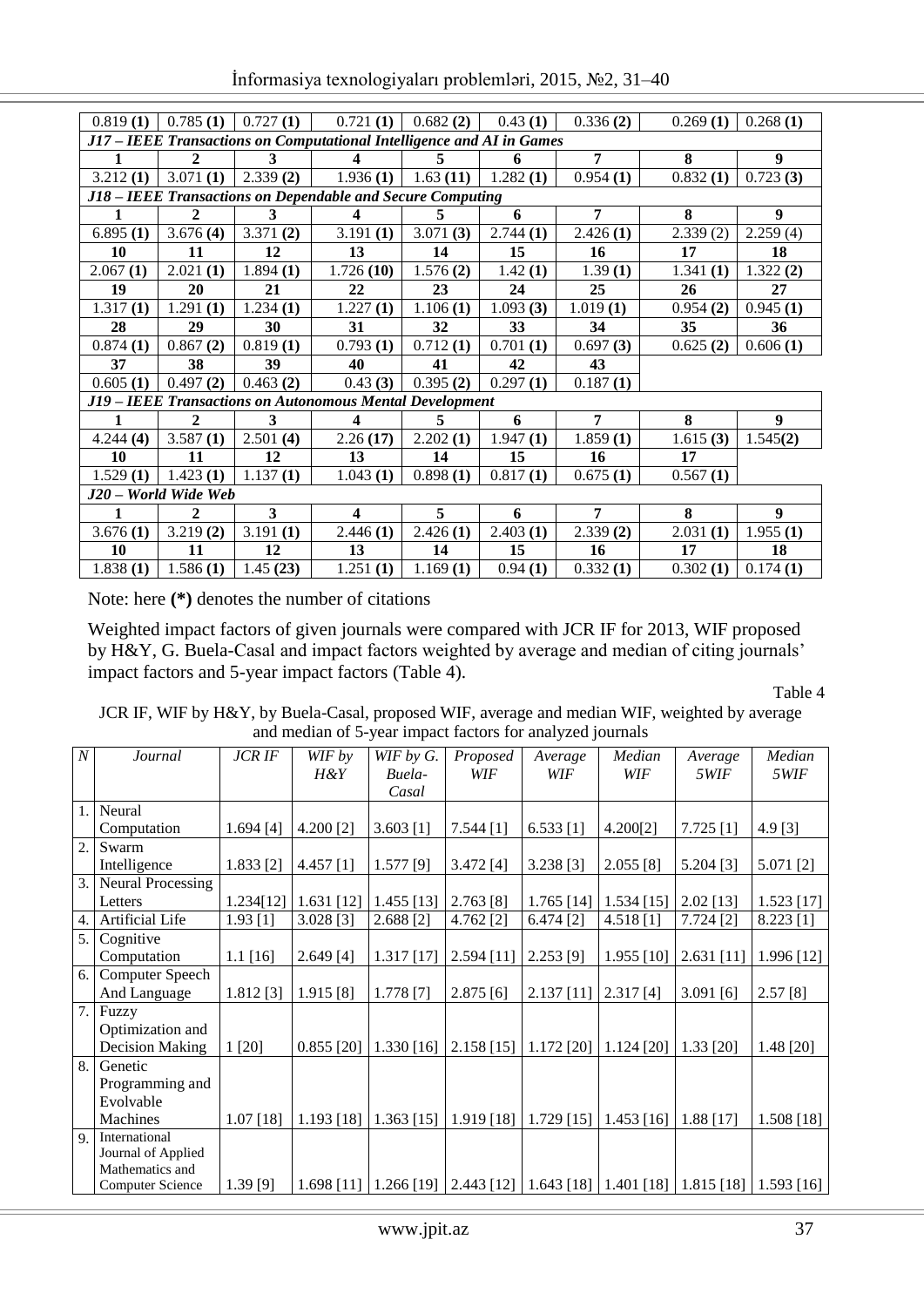| 10 Journal of          |            |                                      |                                                 |              |                                                                                                                          |                                                               |                      |              |
|------------------------|------------|--------------------------------------|-------------------------------------------------|--------------|--------------------------------------------------------------------------------------------------------------------------|---------------------------------------------------------------|----------------------|--------------|
| Ambient                |            |                                      |                                                 |              |                                                                                                                          |                                                               |                      |              |
| Intelligence and       |            |                                      |                                                 |              |                                                                                                                          |                                                               |                      |              |
| Smart                  |            |                                      |                                                 |              |                                                                                                                          |                                                               |                      |              |
| Environments           | 1.08 [17]  | $1.198$ [17]                         |                                                 |              | $\mid$ 1.294 [18] $\mid$ 1.758 [20] $\mid$ 1.658 [17] $\mid$ 1.403 [17]                                                  |                                                               | $2.006$ [14]         | $1.773$ [14] |
| <b>11 ACM</b>          |            |                                      |                                                 |              |                                                                                                                          |                                                               |                      |              |
| Transactions on        |            |                                      |                                                 |              |                                                                                                                          |                                                               |                      |              |
| Applied                |            |                                      |                                                 |              |                                                                                                                          |                                                               |                      |              |
| Perception             | 1.05 [19]  | $2.021$ [7]                          |                                                 |              | 1.264 [20] $\big  2.426 \big[ 13 \big] \big  1.821 \big[ 12 \big] \big  1.700 \big[ 12 \big] \big  2.223 \big[ 12 \big]$ |                                                               |                      | $2.05$ [11]  |
| <b>ACM</b>             |            |                                      |                                                 |              |                                                                                                                          |                                                               |                      |              |
| Transactions on        |            |                                      |                                                 |              |                                                                                                                          |                                                               |                      |              |
| Knowledge              |            |                                      |                                                 |              |                                                                                                                          |                                                               |                      |              |
| Discovery from         |            |                                      |                                                 |              |                                                                                                                          |                                                               |                      |              |
| Data                   |            | $1.145[14]$   1.573 [13]   1.806 [6] |                                                 | $2.61$ [9]   | 2.480[6]                                                                                                                 | $2.105$ [7]                                                   | $3.099$ [5]          | 3.118[5]     |
| 13 Acm Transactions    |            |                                      |                                                 |              |                                                                                                                          |                                                               |                      |              |
| On Information         |            |                                      |                                                 |              |                                                                                                                          |                                                               |                      |              |
| Systems                | $1.3$ [11] | 2.059[6]                             | $1.389$ [14]                                    | $2.3$ [14]   | 2.406 [7]                                                                                                                | 2.132[6]                                                      | 2.897 [9]            | 3.063[6]     |
| 14 ACM                 |            |                                      |                                                 |              |                                                                                                                          |                                                               |                      |              |
| Transactions on        |            |                                      |                                                 |              |                                                                                                                          |                                                               |                      |              |
| the Web                | 1.595[6]   | 2.076[5]                             | 1.829[5]                                        | 3.828 [3]    | 2.670[4]                                                                                                                 | $2.234$ [5]                                                   | $3.855$ [4]          | 3.718[4]     |
| 15 ACM                 |            |                                      |                                                 |              |                                                                                                                          |                                                               |                      |              |
| Transactions on        |            |                                      |                                                 |              |                                                                                                                          |                                                               |                      |              |
| <b>Sensor Networks</b> | 1.463 [8]  | $1.697$ [10]                         | 1.615[8]                                        | 2.607 [10]   | 2.285[8]                                                                                                                 | $1.612$ [14]                                                  | $3.013$ [7]          | 2.184 [10]   |
| $16$ ACM               |            |                                      |                                                 |              |                                                                                                                          |                                                               |                      |              |
| <b>Transactions On</b> |            |                                      |                                                 |              |                                                                                                                          |                                                               |                      |              |
| Software               |            |                                      |                                                 |              |                                                                                                                          |                                                               |                      |              |
| <b>Engineering And</b> |            |                                      |                                                 |              |                                                                                                                          |                                                               |                      |              |
| Methodology            | 1.472 [7]  | $1.369$ [16]                         | $1.487$ [12]                                    | $2.098$ [16] | $1.674$ [16]                                                                                                             | $1.660$ [13]                                                  | $1.912$ [15]         | $1.707$ [15] |
| $17$ IEEE              |            |                                      |                                                 |              |                                                                                                                          |                                                               |                      |              |
| Transactions on        |            |                                      |                                                 |              |                                                                                                                          |                                                               |                      |              |
| Computational          |            |                                      |                                                 |              |                                                                                                                          |                                                               |                      |              |
| Intelligence and       | 1.167      |                                      |                                                 |              |                                                                                                                          |                                                               |                      |              |
| AI in Games            | $[13]$     |                                      | 1.139 [19] $\vert$ 1.549 [10] $\vert$ 1.88 [19] |              | $1.804$ [13] 1.965 [9]                                                                                                   |                                                               | $1.899$ [16] $\vert$ | $1.885$ [13] |
| 18 IEEE                |            |                                      |                                                 |              |                                                                                                                          |                                                               |                      |              |
| Transactions on        |            |                                      |                                                 |              |                                                                                                                          |                                                               |                      |              |
| Dependable and         |            |                                      |                                                 |              |                                                                                                                          |                                                               |                      |              |
| Secure                 | 1.137      |                                      |                                                 |              |                                                                                                                          |                                                               |                      |              |
| Computing              | $[15]$     | 1.533 [14] 1.195 [4]                 |                                                 |              | 1.985 [17] 1.534 [19] 1.230 [19] 1.812 [19] 1.507 [19]                                                                   |                                                               |                      |              |
| <b>IEEE</b>            |            |                                      |                                                 |              |                                                                                                                          |                                                               |                      |              |
| Transactions on        |            |                                      |                                                 |              |                                                                                                                          |                                                               |                      |              |
| Autonomous             |            |                                      |                                                 |              |                                                                                                                          |                                                               |                      |              |
| Mental                 | 1.348      |                                      |                                                 |              |                                                                                                                          |                                                               |                      |              |
| Development            | $[10]$     | $1.450$ [15]                         | $2.209$ [3]                                     | $3.222$ [5]  | $2.531$ [5]                                                                                                              | $2.864$ [3]                                                   | 2.929 [8]            | $3.053$ [7]  |
| 20 World Wide Web      | 1.623[5]   | $1.862$ <sup>[9]</sup>               | $1.547$ [11]                                    | 2.832 [7]    |                                                                                                                          | $2.200$ [10] $\overline{)1.938}$ [11] $\overline{)2.71}$ [10] |                      | 2.353 [9]    |

### **Experiments and Discussions**

For describing the efficiency of proposed method Pearson correlation coefficients were calculated between sets of indictors (JCR IF, WIF by H & Y, WIF by Buela-Casal, proposed WIF, average and median WIF, average and median 5WIF) (Table 5). Analyzing correlation coefficients among different indicators for journal evaluation, we can notice that, proposed in this paper WIF have high correlations with all analyzed indicators, excluding WIF proposed by Buela-Casal [19], which has low correlations with all indicators in this list. The WIF proposed by H&Y [20] and WIF proposed by Buela-Casal [19] have the worst correlations, because these two indicators deny each other: WIF proposed by H&Y decreases by increasing of cited journal IF in previous year, but WIF proposed by Buela-Casal [19] increases in the same case. The highest correlations are observed between average and median 5-year weighted impact factors.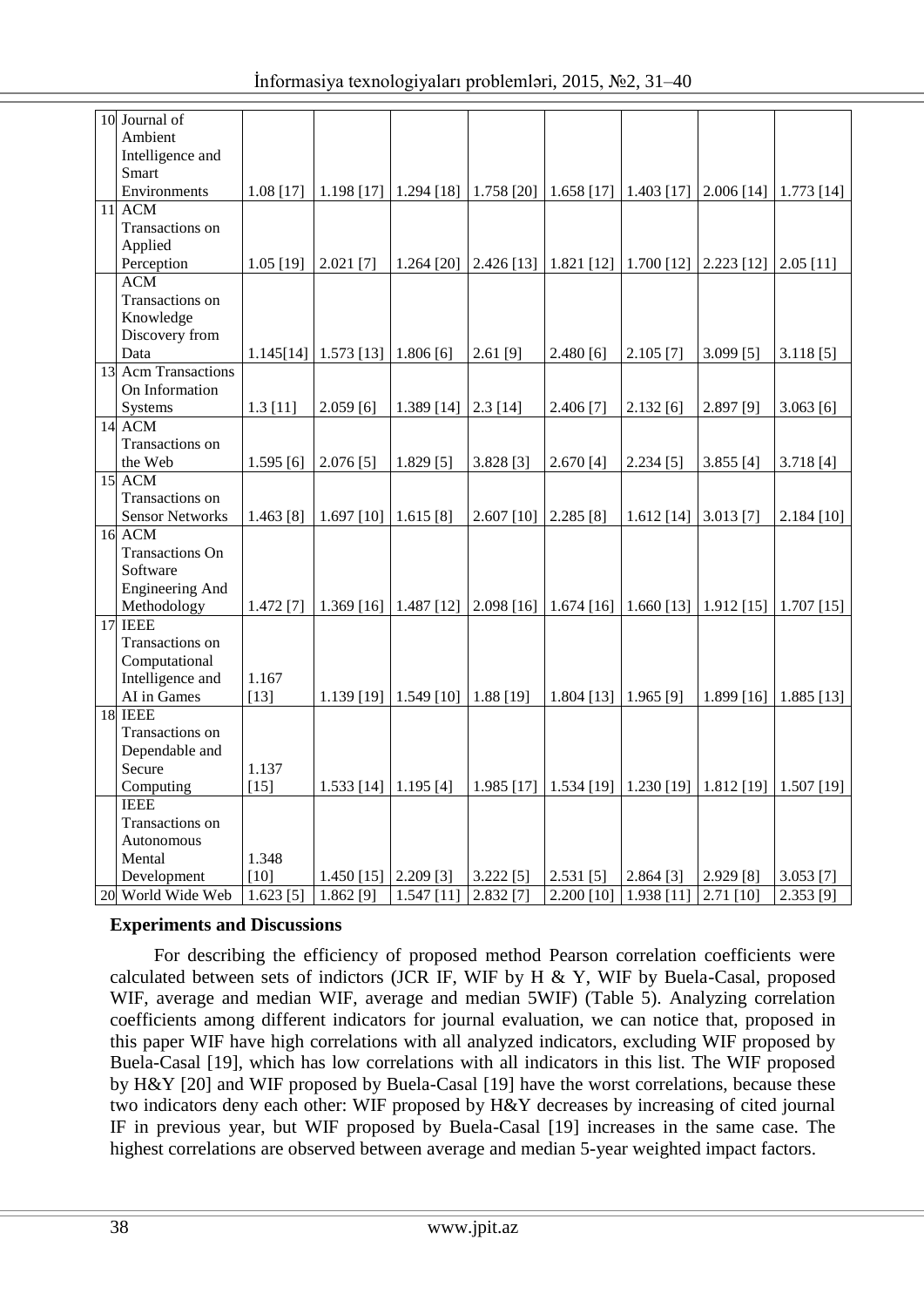| Indicators    | <b>JCRIF</b> | Proposed | WIF by H | WIF by G.          | Average | Median | Average            | Median             |
|---------------|--------------|----------|----------|--------------------|---------|--------|--------------------|--------------------|
|               |              | WIF      | &Υ       | <b>Buela-Casal</b> | WIF     | WIF    | <i><b>5WIF</b></i> | <i><b>5WIF</b></i> |
| <b>JCR IF</b> |              |          |          |                    |         |        |                    |                    |
| Proposed      |              |          |          |                    |         |        |                    |                    |
| WIF           | 0.7398       | 1        |          |                    |         |        |                    |                    |
| WIF by $H$    |              |          |          |                    |         |        |                    |                    |
| $\&Y$         | 0.6120       | 0.7384   | 1        |                    |         |        |                    |                    |
| WIF by G.     |              |          |          |                    |         |        |                    |                    |
| Buela-        |              |          |          |                    |         |        |                    |                    |
| Casal         | 0.6105       | 0.6226   | 0.2797   | $\mathbf{1}$       |         |        |                    |                    |
| Average       |              |          |          |                    |         |        |                    |                    |
| WIF           | 0.6256       | 0.8060   | 0.7414   | 0.6210             | 1       |        |                    |                    |
| Median        |              |          |          |                    |         |        |                    |                    |
| WIF           | 0.6361       | 0.7233   | 0.6045   | 0.6421             | 0.8887  | 1      |                    |                    |
| Average       |              |          |          |                    |         |        |                    |                    |
| 5WIF          | 0.7218       | 0.8135   | 0.8075   | 0.5774             | 0.9428  | 0.8647 | 1                  |                    |
| Median        |              |          |          |                    |         |        |                    |                    |
| 5WIF          | 0.6932       | 0.7699   | 0.7473   | 0.5790             | 0.9489  | 0.8948 | 0.9474             |                    |

Pairwise Pearson correlations between impact factors

### Table 5

### **4. Conclusions**

As the special case from equation of proposed weighted impact factor we get current equation of impact factor calculated by ISI for JCR, but considering prestige and influence of cited journals gives more adequate indicator for journal ranking. Proposed method for IF can be also applied for researchers, organizations or country evaluation. Obviously, the paper or researcher cited by e.g. L. Zadeh is more important than paper cited by unknown researcher. Therefore, considering indexes of cited objects for research evaluation contributes more effective results**.**

#### **References**

- 1. Garfield E. Science citation index a new dimension in indexing // Science, 1964, vol.144, no.3619, pp.649–654.
- 2. Seglen P.O. Citations and journal impact factors: questionable indicators of research quality // Allergy: European Journal of Allergy and Clinical Immunology, 1997, vol.52, no.11, pp.1050–1056.
- 3. Opthof T. Sense and nonsense about the impact factor // Cardiovascular Research, 1997, vol.33, no.1, pp.1–7.
- 4. Reedjik J. Sense and nonsense of science citation analyses: comments on the monopoly position of ISI and citation inaccuracies. Risks of possible misuse and biased citation and impact data // New Journal of Chemistry, 1998, vol.22, no.8, pp.767–770.
- 5. Gonzales-Pereira B, Guerrero-Bote V.P., Moya-Anegon F. A new approach to the metric of journals' scientific prestige: the SJR indicator // Journal of Informetrics 2010, vol.4, no.3, pp.379–391.
- 6. Perez-Hornero P., Arias-Nicolas J.P., Pulgarin A.A. An annual JCR impact factor calculation based on Bayesian credibility formulas // Journal of Informetrics, 2013, vol.7, no.1, pp.1–9.
- 7. Rousseau R. On the relation between the WoS impact factor, the Eigenfactor, the SCImago Journal Rank, the Article Influence Score and the journal h-index. Preprint 2009. <http://eprints.rclis.org/13304/>
- 8. Palacios-Huerta I., Volij O. The measurement of intellectual influence // Econometrica, 2004, vol.72, no.3, pp.963–977.
- 9. Bergstrom C. Eigenfactor: Measuring the value and prestige of scholarly journals // College & Research Libraries News, 2007, vol.68, no.5, pp.314–316.
- 10. Bollen J., van de Sompel H., Hagberg A., Chute R. A principal component analysis of 39 scientific impact measures // PLoS ONE, 2009, vol.4, no.6, e6022: doi:10.1371/journal.pone.0006022